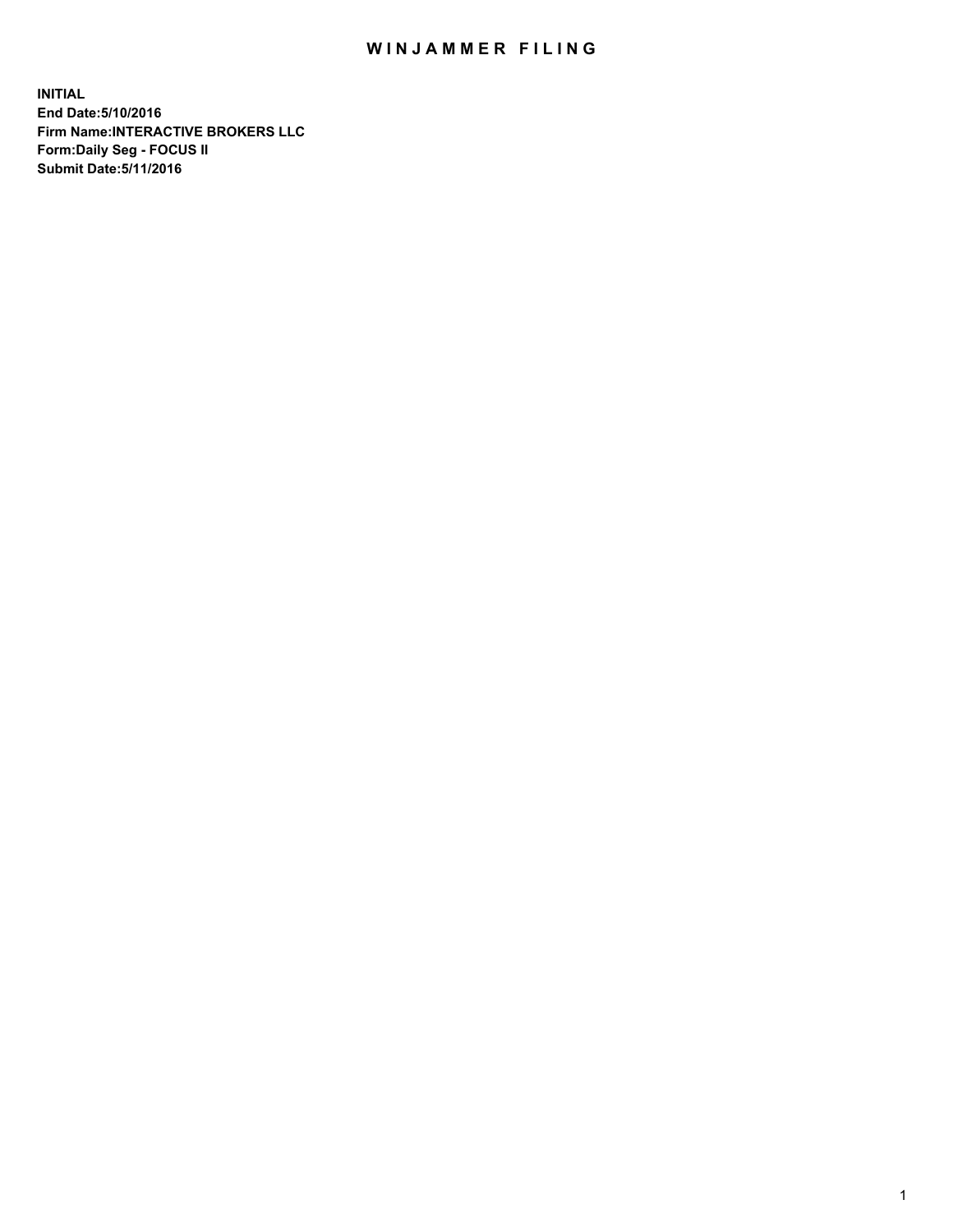## **INITIAL End Date:5/10/2016 Firm Name:INTERACTIVE BROKERS LLC Form:Daily Seg - FOCUS II Submit Date:5/11/2016 Daily Segregation - Cover Page**

| Name of Company<br><b>Contact Name</b><br><b>Contact Phone Number</b><br><b>Contact Email Address</b>                                                                                                                                                                                                                          | <b>INTERACTIVE BROKERS LLC</b><br><b>Alex Parker</b><br>203-618-7738<br>aparker@interactivebrokers.com |
|--------------------------------------------------------------------------------------------------------------------------------------------------------------------------------------------------------------------------------------------------------------------------------------------------------------------------------|--------------------------------------------------------------------------------------------------------|
| FCM's Customer Segregated Funds Residual Interest Target (choose one):<br>a. Minimum dollar amount: ; or<br>b. Minimum percentage of customer segregated funds required:%; or<br>c. Dollar amount range between: and; or<br>d. Percentage range of customer segregated funds required between:% and%.                          | <u>0</u><br>155,000,000 245,000,000<br><u>00</u>                                                       |
| FCM's Customer Secured Amount Funds Residual Interest Target (choose one):<br>a. Minimum dollar amount: ; or<br>b. Minimum percentage of customer secured funds required:%; or<br>c. Dollar amount range between: and; or<br>d. Percentage range of customer secured funds required between:% and%.                            | <u>0</u><br>80,000,000 120,000,000<br><u>00</u>                                                        |
| FCM's Cleared Swaps Customer Collateral Residual Interest Target (choose one):<br>a. Minimum dollar amount: ; or<br>b. Minimum percentage of cleared swaps customer collateral required:% ; or<br>c. Dollar amount range between: and; or<br>d. Percentage range of cleared swaps customer collateral required between:% and%. | <u>0</u><br>0 <sub>0</sub><br>0 <sub>0</sub>                                                           |

Attach supporting documents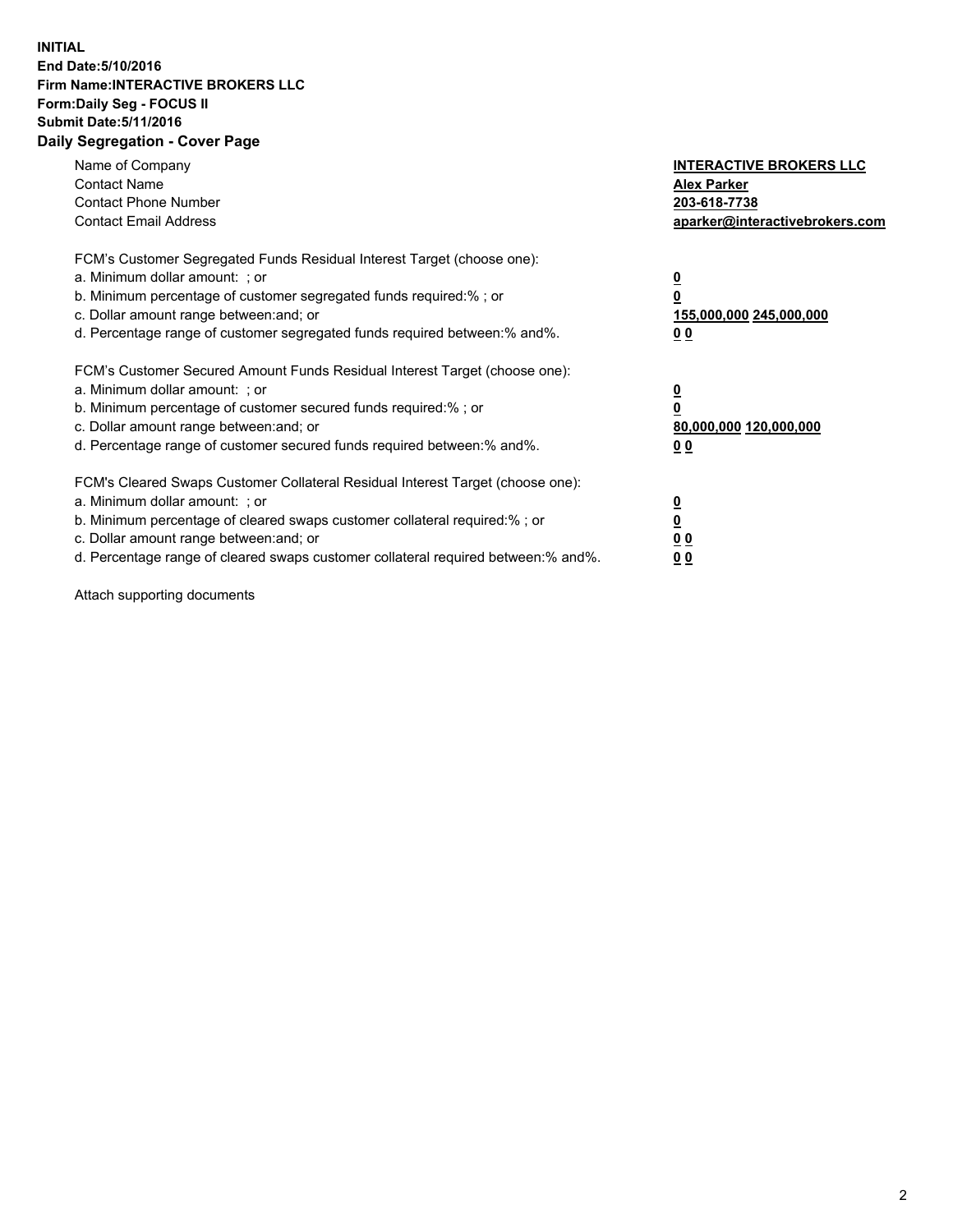## **INITIAL End Date:5/10/2016 Firm Name:INTERACTIVE BROKERS LLC Form:Daily Seg - FOCUS II Submit Date:5/11/2016 Daily Segregation - Secured Amounts**

| Foreign Futures and Foreign Options Secured Amounts                                         |                                                                                                                                                                        |
|---------------------------------------------------------------------------------------------|------------------------------------------------------------------------------------------------------------------------------------------------------------------------|
|                                                                                             |                                                                                                                                                                        |
|                                                                                             | $0$ [7305]                                                                                                                                                             |
| government or a rule of a self-regulatory organization authorized thereunder                |                                                                                                                                                                        |
| Net ledger balance - Foreign Futures and Foreign Option Trading - All Customers             |                                                                                                                                                                        |
| A. Cash                                                                                     | 278,393,336 [7315]                                                                                                                                                     |
| B. Securities (at market)                                                                   | $0$ [7317]                                                                                                                                                             |
| Net unrealized profit (loss) in open futures contracts traded on a foreign board of trade   | 9,882,317 [7325]                                                                                                                                                       |
| Exchange traded options                                                                     |                                                                                                                                                                        |
| a. Market value of open option contracts purchased on a foreign board of trade              | 61,277 [7335]                                                                                                                                                          |
| b. Market value of open contracts granted (sold) on a foreign board of trade                | -156,902 <sup>[7337]</sup>                                                                                                                                             |
| Net equity (deficit) (add lines 1.2. and 3.)                                                | 288,180,028 [7345]                                                                                                                                                     |
| Account liquidating to a deficit and account with a debit balances - gross amount           | <u>1,999,602</u> [7351]                                                                                                                                                |
| Less: amount offset by customer owned securities                                            | 0 [7352] 1,999,602 [7354]                                                                                                                                              |
| Amount required to be set aside as the secured amount - Net Liquidating Equity              | 290,179,630 [7355]                                                                                                                                                     |
| Method (add lines 4 and 5)                                                                  |                                                                                                                                                                        |
| Greater of amount required to be set aside pursuant to foreign jurisdiction (above) or line | 290,179,630 [7360]                                                                                                                                                     |
| 6.                                                                                          |                                                                                                                                                                        |
| FUNDS DEPOSITED IN SEPARATE REGULATION 30.7 ACCOUNTS                                        |                                                                                                                                                                        |
| Cash in banks                                                                               |                                                                                                                                                                        |
| A. Banks located in the United States                                                       | $0$ [7500]                                                                                                                                                             |
| B. Other banks qualified under Regulation 30.7                                              | 0 [7520] 0 [7530]                                                                                                                                                      |
| Securities                                                                                  |                                                                                                                                                                        |
| A. In safekeeping with banks located in the United States                                   | 349, 313, 129 [7540]                                                                                                                                                   |
| B. In safekeeping with other banks qualified under Regulation 30.7                          | 0 [7560] 349,313,129 [7570]                                                                                                                                            |
| Equities with registered futures commission merchants                                       |                                                                                                                                                                        |
| A. Cash                                                                                     | $0$ [7580]                                                                                                                                                             |
| <b>B.</b> Securities                                                                        | $0$ [7590]                                                                                                                                                             |
| C. Unrealized gain (loss) on open futures contracts                                         | $0$ [7600]                                                                                                                                                             |
| D. Value of long option contracts                                                           | $0$ [7610]                                                                                                                                                             |
| E. Value of short option contracts                                                          | 0 [7615] 0 [7620]                                                                                                                                                      |
| Amounts held by clearing organizations of foreign boards of trade                           |                                                                                                                                                                        |
| A. Cash                                                                                     | $0$ [7640]                                                                                                                                                             |
| <b>B.</b> Securities                                                                        | $0$ [7650]                                                                                                                                                             |
| C. Amount due to (from) clearing organization - daily variation                             | $0$ [7660]                                                                                                                                                             |
| D. Value of long option contracts                                                           | $0$ [7670]                                                                                                                                                             |
| E. Value of short option contracts                                                          | 0 [7675] 0 [7680]                                                                                                                                                      |
| Amounts held by members of foreign boards of trade                                          |                                                                                                                                                                        |
| A. Cash                                                                                     | 51,747,555 [7700]                                                                                                                                                      |
| <b>B.</b> Securities                                                                        | $0$ [7710]                                                                                                                                                             |
| C. Unrealized gain (loss) on open futures contracts                                         | 7,738,889 [7720]                                                                                                                                                       |
| D. Value of long option contracts                                                           | 61,277 [7730]                                                                                                                                                          |
| E. Value of short option contracts                                                          | -156,902 [7735] 59,390,819 [7740]                                                                                                                                      |
| Amounts with other depositories designated by a foreign board of trade                      | 0 [7760]                                                                                                                                                               |
| Segregated funds on hand                                                                    | $0$ [7765]                                                                                                                                                             |
| Total funds in separate section 30.7 accounts                                               | 408,703,948 [7770]                                                                                                                                                     |
| Excess (deficiency) Set Aside for Secured Amount (subtract line 7 Secured Statement         | 118,524,318 [7380]                                                                                                                                                     |
| Page 1 from Line 8)                                                                         |                                                                                                                                                                        |
| Management Target Amount for Excess funds in separate section 30.7 accounts                 | 80,000,000 [7780]                                                                                                                                                      |
|                                                                                             | 38,524,318 [7785]                                                                                                                                                      |
|                                                                                             | Amount required to be set aside pursuant to law, rule or regulation of a foreign<br>Excess (deficiency) funds in separate 30.7 accounts over (under) Management Target |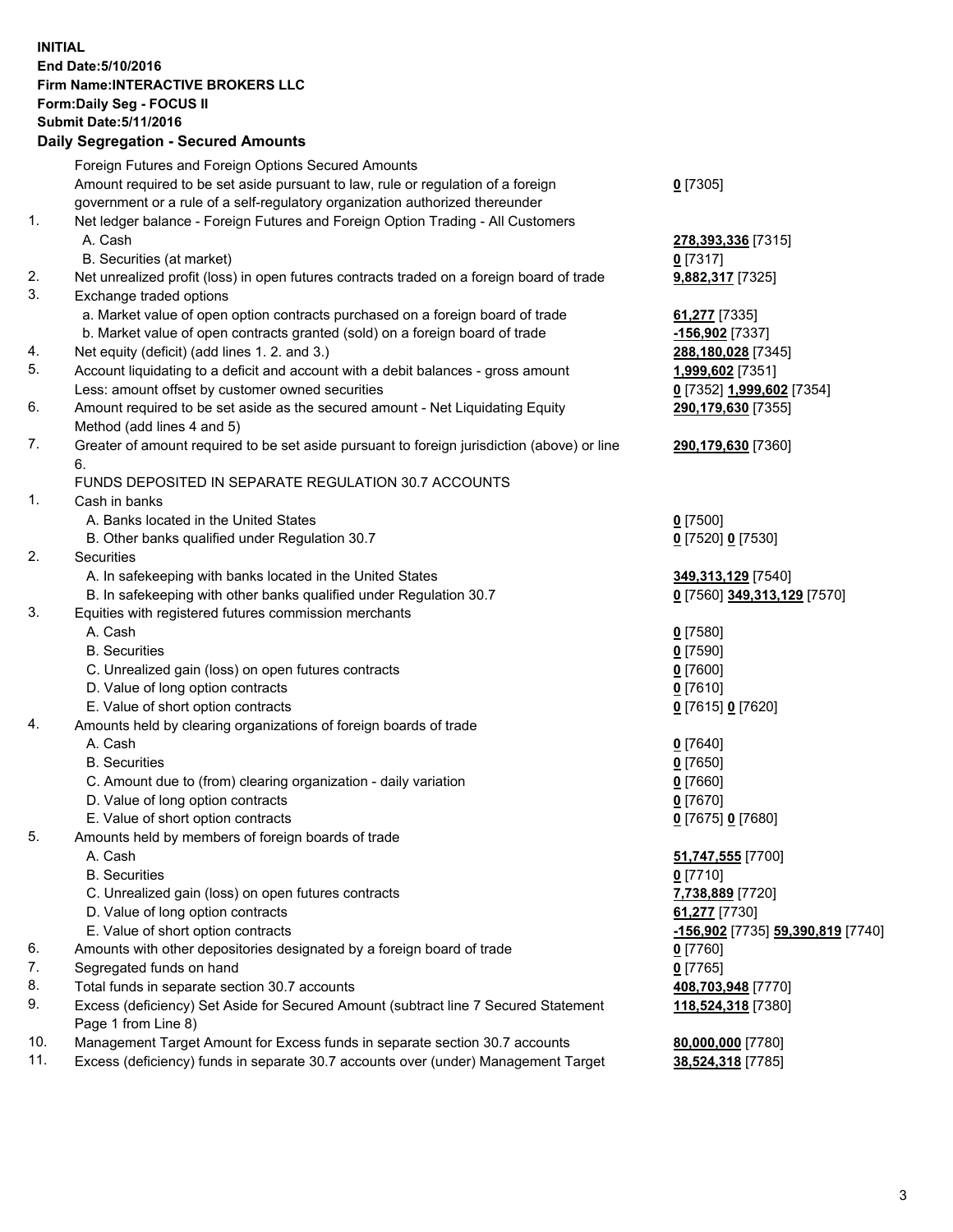**INITIAL End Date:5/10/2016 Firm Name:INTERACTIVE BROKERS LLC Form:Daily Seg - FOCUS II Submit Date:5/11/2016 Daily Segregation - Segregation Statement** SEGREGATION REQUIREMENTS(Section 4d(2) of the CEAct) 1. Net ledger balance A. Cash **2,759,939,397** [7010] B. Securities (at market) **0** [7020] 2. Net unrealized profit (loss) in open futures contracts traded on a contract market **-6,576,681** [7030] 3. Exchange traded options A. Add market value of open option contracts purchased on a contract market **122,858,047** [7032] B. Deduct market value of open option contracts granted (sold) on a contract market **-189,154,435** [7033] 4. Net equity (deficit) (add lines 1, 2 and 3) **2,687,066,328** [7040] 5. Accounts liquidating to a deficit and accounts with debit balances - gross amount **79,199** [7045] Less: amount offset by customer securities **0** [7047] **79,199** [7050] 6. Amount required to be segregated (add lines 4 and 5) **2,687,145,527** [7060] FUNDS IN SEGREGATED ACCOUNTS 7. Deposited in segregated funds bank accounts A. Cash **208,707,928** [7070] B. Securities representing investments of customers' funds (at market) **1,710,358,618** [7080] C. Securities held for particular customers or option customers in lieu of cash (at market) **0** [7090] 8. Margins on deposit with derivatives clearing organizations of contract markets A. Cash **157,529,367** [7100] B. Securities representing investments of customers' funds (at market) **876,864,000** [7110] C. Securities held for particular customers or option customers in lieu of cash (at market) **0** [7120] 9. Net settlement from (to) derivatives clearing organizations of contract markets **2,199,711** [7130] 10. Exchange traded options A. Value of open long option contracts **122,842,120** [7132] B. Value of open short option contracts **-189,138,534** [7133] 11. Net equities with other FCMs A. Net liquidating equity **0** [7140] B. Securities representing investments of customers' funds (at market) **0** [7160] C. Securities held for particular customers or option customers in lieu of cash (at market) **0** [7170] 12. Segregated funds on hand **0** [7150] 13. Total amount in segregation (add lines 7 through 12) **2,889,363,210** [7180] 14. Excess (deficiency) funds in segregation (subtract line 6 from line 13) **202,217,683** [7190] 15. Management Target Amount for Excess funds in segregation **155,000,000** [7194] 16. Excess (deficiency) funds in segregation over (under) Management Target Amount **47,217,683** [7198]

Excess